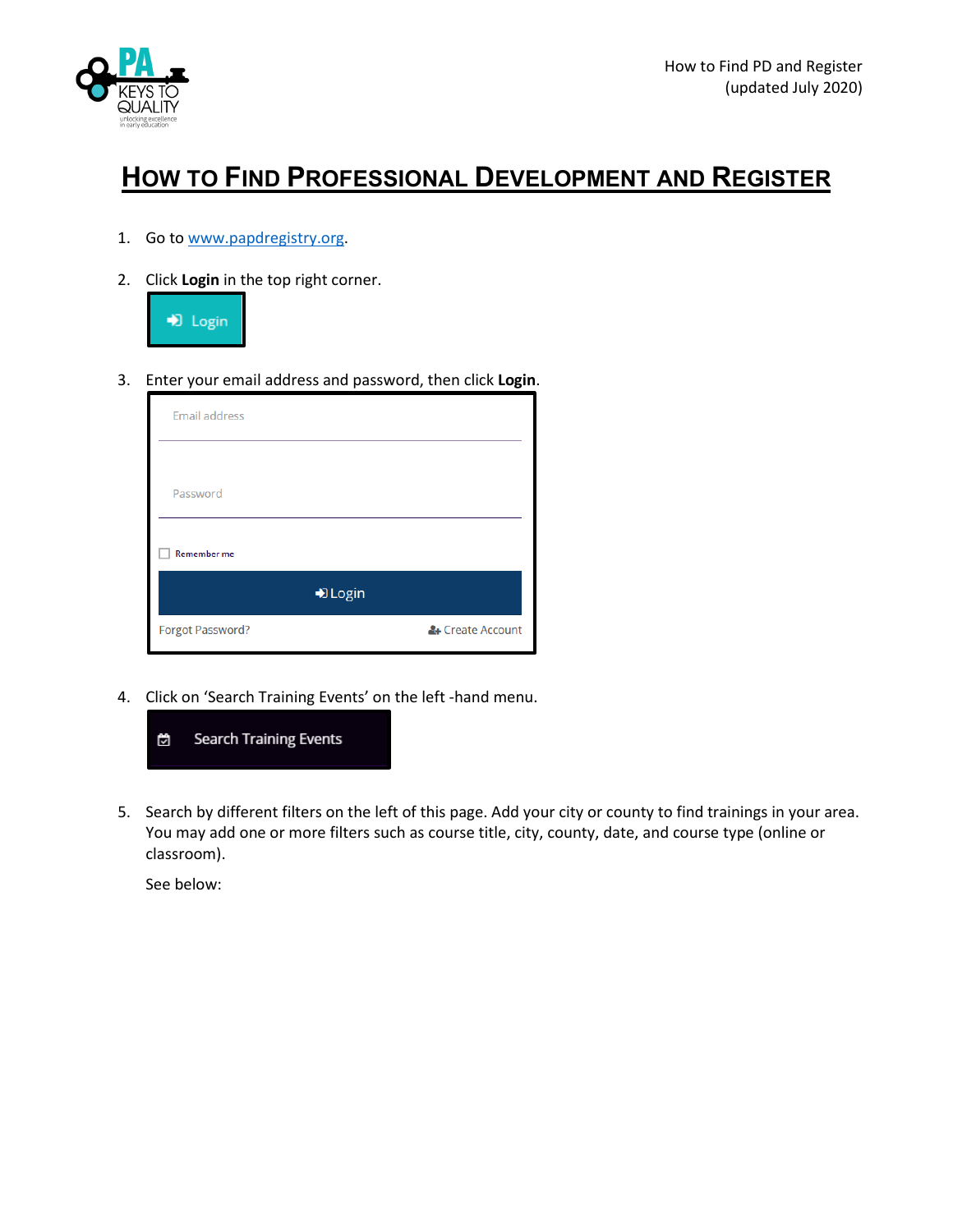

| # Filter Training                                            |                |              |  |  |  |
|--------------------------------------------------------------|----------------|--------------|--|--|--|
| Course Title                                                 |                |              |  |  |  |
| Filter by Title                                              |                |              |  |  |  |
|                                                              |                |              |  |  |  |
| Event ID                                                     |                |              |  |  |  |
| Filter by Event ID                                           |                |              |  |  |  |
| <b>Trainer Name</b>                                          |                |              |  |  |  |
| Filter by Trainer Name                                       |                |              |  |  |  |
| <b>0</b> Trainer's first and/or last name                    |                |              |  |  |  |
| Sponsor Name                                                 |                |              |  |  |  |
| Filter by Sponsor Name                                       |                |              |  |  |  |
| From Date                                                    | To Date        |              |  |  |  |
| 06/04/2020                                                   | Filter To Date |              |  |  |  |
|                                                              |                |              |  |  |  |
| <b>V</b> Training Location<br>City<br>Filter by City         |                |              |  |  |  |
|                                                              |                |              |  |  |  |
| Zip Code                                                     | Distance       |              |  |  |  |
| Filter by Zip                                                | Select         |              |  |  |  |
| <b>O</b> Search events within a radius of provided zip code. |                |              |  |  |  |
| ⊕ Training Content                                           |                | $\boxplus$   |  |  |  |
| <b>Se</b> Training Type                                      |                | $\boxplus$   |  |  |  |
|                                                              |                |              |  |  |  |
| \$Training Fee                                               |                | $\mathbf{H}$ |  |  |  |
|                                                              |                |              |  |  |  |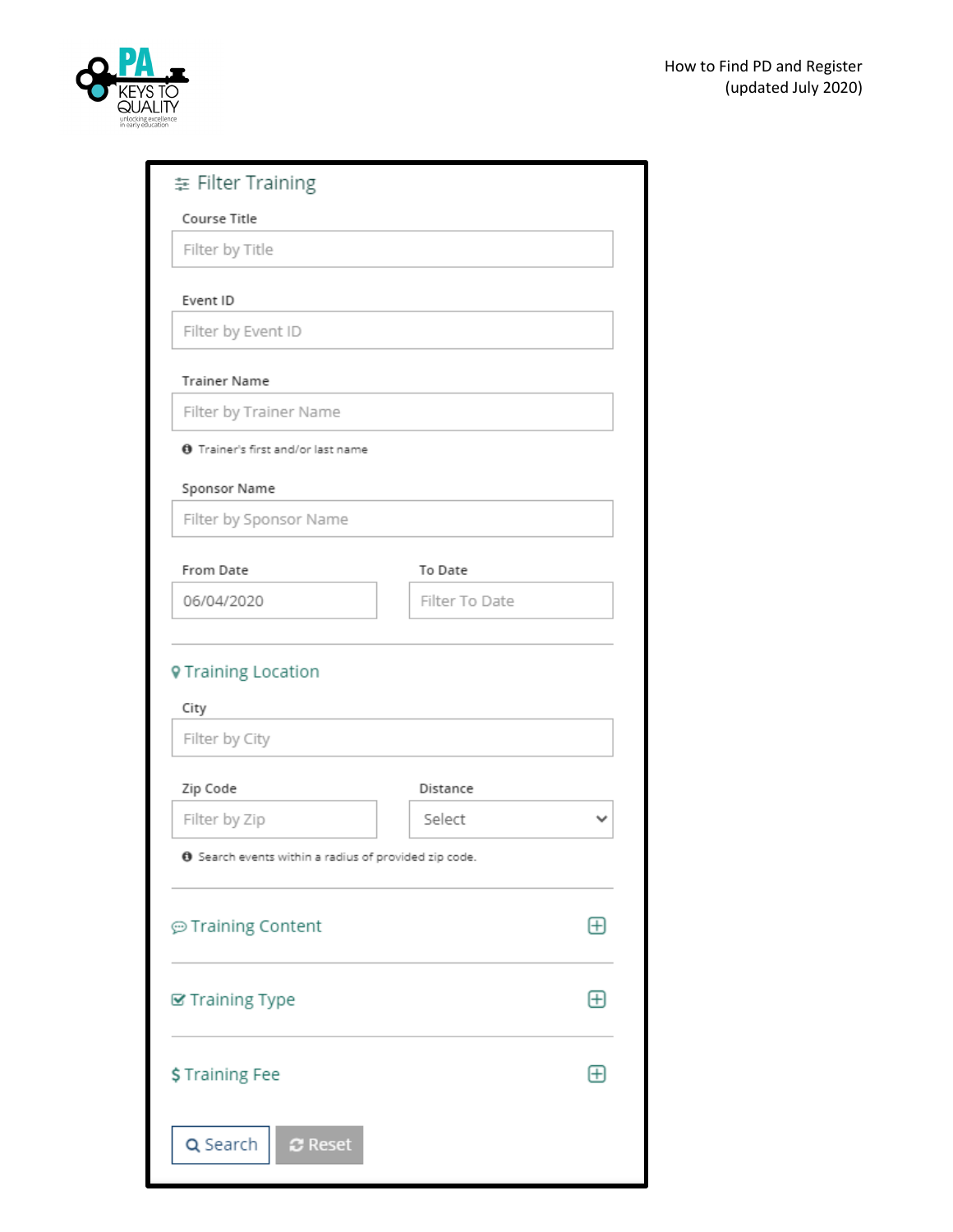

6. Click 'Search'.



7. Locate the event that you want to register for. Click on **Register** on the bottom of the event.



8. Scroll down and select 'Register Myself' or 'Register My Staff'. A director may register themselves and their staff at the same time.

| <b>O</b> Register Myself | Register Staff |
|--------------------------|----------------|
|                          |                |

9. Add information in the Attendee Details section and accept the terms and conditions.



10. If the event is free, click 'Complete Registration'. Go to Step 12 if there is a fee for the event.

**Complete Registration** 

11. Click 'Add Event to Cart' (You will see this option if there is a fee for the event).



12. Scroll down to click 'View Cart' on the right of the page.